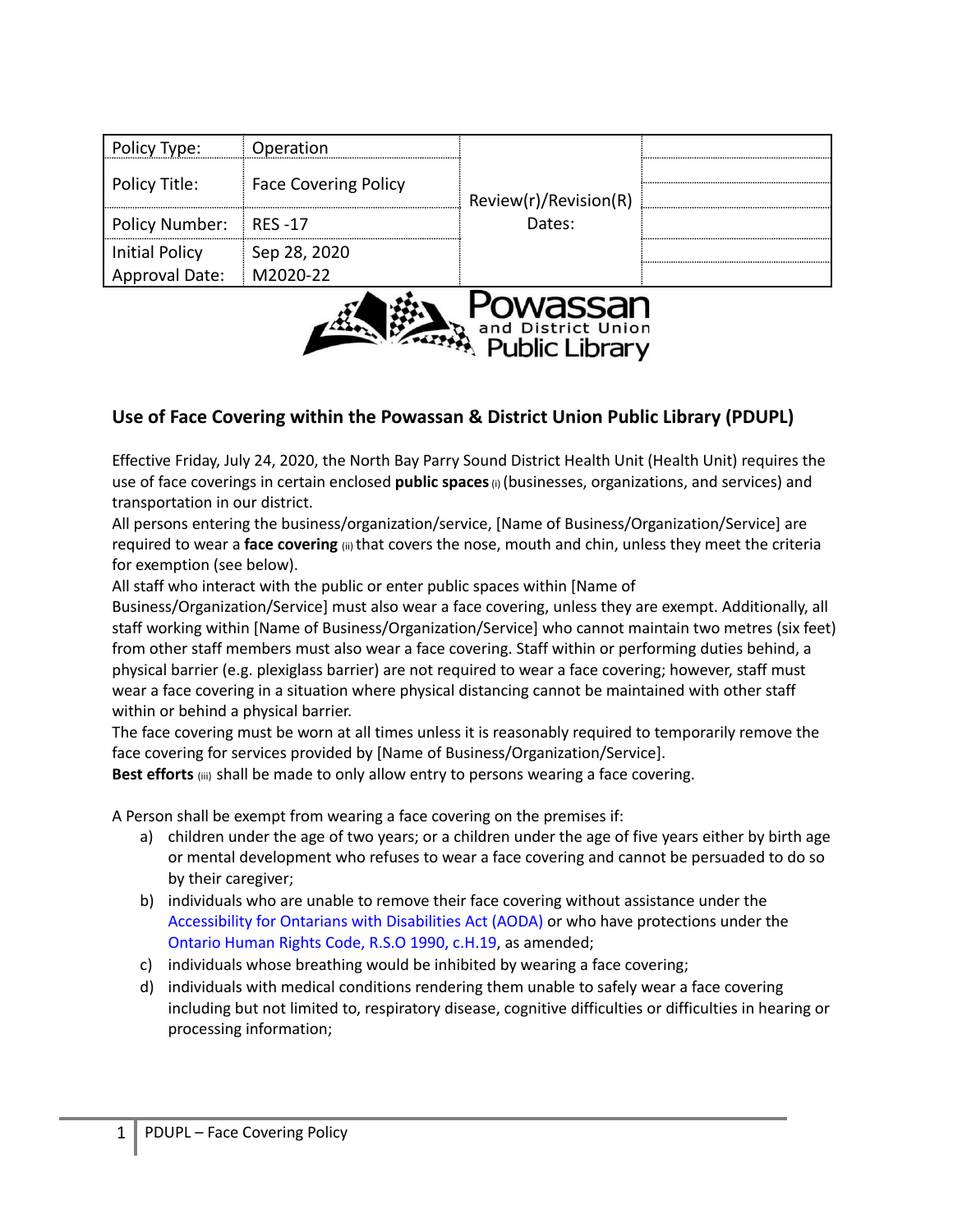- e) officiants (e.g. minister, rabbi, priest, imam) of a religious ceremony if standing in an area of the worship space that is separate and at least two metres apart from the public attending the ceremony;
- f) a person who is employed by or is owner/operator of an enclosed public space and:
	- in an area that is not designated for public access and where physical distancing of two metres can be maintained;
	- within or performing duties behind, a physical barrier (e.g. plexiglass barrier); *however, staff must wear a face covering in a situation where physical distancing cannot be maintained with other staff within or behind a physical barrier, or*
	- in an office that is not open to the public including professional offices where clients receive services by appointment only (e.g. lawyer, accountant) – except waiting room, as applicable.

PDUPL's policy for the mandatory use of a face covering within the business, organization or service, including transportation will be implemented in "good faith" and will be used as a means to educate people on face covering use within our premises. Persons exempted from wearing a face covering will no be required to show proof of exemptions listed above.

Additionally, PDUPL will:

- 1. To the fullest extent possible, ensure effective measures are in place to maintain physical distancing amongst all persons who enter the premises.
- 2. Promote excellent hygiene practices including hand hygiene, and cough and sneeze etiquette.
- 3. Ensure the availability of alcohol-based hand sanitizer (with minimum alcohol concentration of 60%) at all entrances and exits for everyone's use when entering or exiting the premises.
- 4. Post clearly visible signage at every public entrance to the premises indicating that all persons entering or remaining in these premises must wear a face covering that securely covers the nose, mouth and chin, unless exempt. **Sample signage** can be found on the Health Unit's website www.myhealthunit.ca/FaceCoverings.
- 5. Ensure that all staff are aware of the policy and trained on [Name of Business/Organization/Service]'s expectations and implementation.
- 6. Provide a verbal reminder to any person entering the premises without a face covering that they should be wearing a face covering, if able.
- 7. Require, for persons in an enclosed public space removing their face covering for extended periods of time, a verbal reminder of the requirement to wear a face covering under these instructions.
- 8. Be able to provide a copy of the policy upon request to a public health inspector or other person authorized to enforce the provisions of the Emergency Management and Civil Protection Act (EMCPA).

Furthermore, PDUPL will train staff on this policy including how to respond to different situations that could occur, such as:

- How to respond to a person who enters the premises and advises staff that they don't have a face covering
- How to respond to a person who is exempt from wearing a face covering
- What to do if a person is requesting additional information about our policy
- How to respond to an aggressive person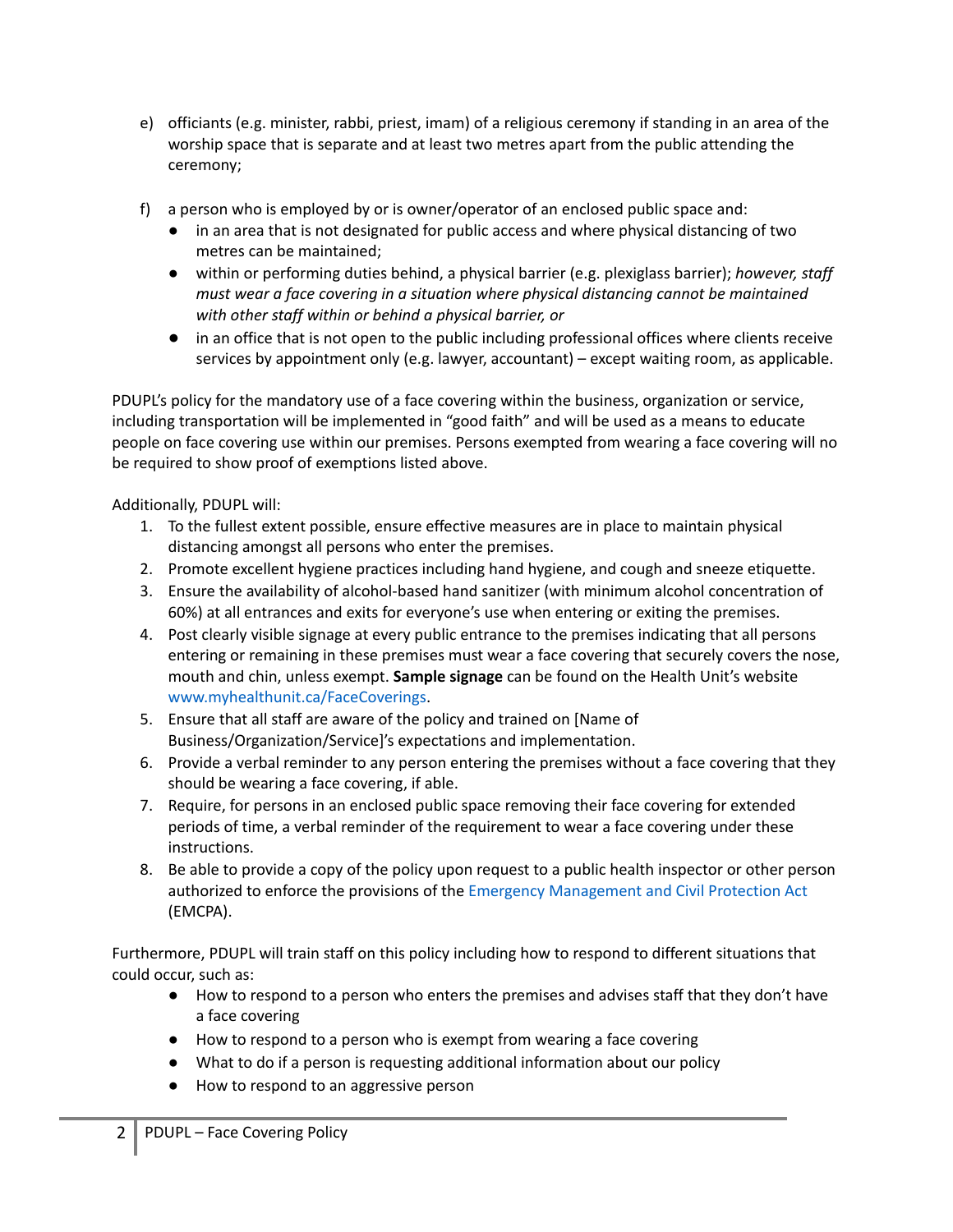- How to respond if a person is requesting information about the evidence of face covering use
- How to respond to a person who is asking about who is responsible to enforce this policy
- i. **Enclosed public spaces** are indoor spaces of businesses, organizations and services, which are accessed by the public, including transportation.
	- **Under this mandate, Enclosed Public Spaces include, but are not limited to:**
	- common areas of banks/financial institutions;
	- common areas of hospitals and independent health facilities such as lobbies, food courts, and retail establishments;
	- common areas of hotels, motels, or short-term rental premises such as lobbies, elevators, meeting rooms, rest rooms, laundry rooms, gyms, and kitchens;
	- common areas of mechanics' shops, garages, and repair shops;
	- common areas of premises under the control of a regulated health professional under the Regulated Health Professions Act, 1991, S.O. 1991, c. 18, as amended, such as waiting rooms;
	- convenience stores:
	- farmer's markets;
	- grocery stores and bakeries;
	- libraries, museums, art galleries, recreational facilities, bingo halls, community centres and halls, cinemas, theatres, concert venues, special event venues, convention centers, or other similar entertainment, cultural, or leisure facilities;
	- organization, government, and business offices (publicly accessible areas) including spaces where training is being provided to the public;
	- personal service settings (e.g. spas, hair salons, barbers, nail salons) that are subject to health and safety protocols provided by the Province of Ontario during the provincial emergency;
	- places of worship (e.g. churches, mosques, synagogues, temples);
	- private business transportation (e.g. company vehicle)
	- private transportation (e.g. taxis, rideshare services);
	- public transportation (e.g., bus or train);
	- restaurants, cafés, cafeterias, food premises, banquet halls, nightclubs, bars;
	- retail establishments and shopping malls; and
	- sports facilities, sports clubs, gyms, yoga studios, dance studios, and stadiums.

## **The Enclosed Public Spaces NOT included:**

- Spaces subject to provincial and/or local public health guidance:
	- o child care centres and providers governed by the Child Care and Early Years Act, 2014, S.O. 2014, c. 11, as amended **(except when medical masks are required, as directed)**;
	- o day camps, and
	- o schools under the Education Act, R.S.O. 1990, c. E.2, as amended;

*\*Parents / guardians are required to wear a Face Covering when entering a common area of these premises.*

● Indoor areas of a business, organizations, or services that are not designated for public access – if staff members can maintain physical distance of two metres from one another; and